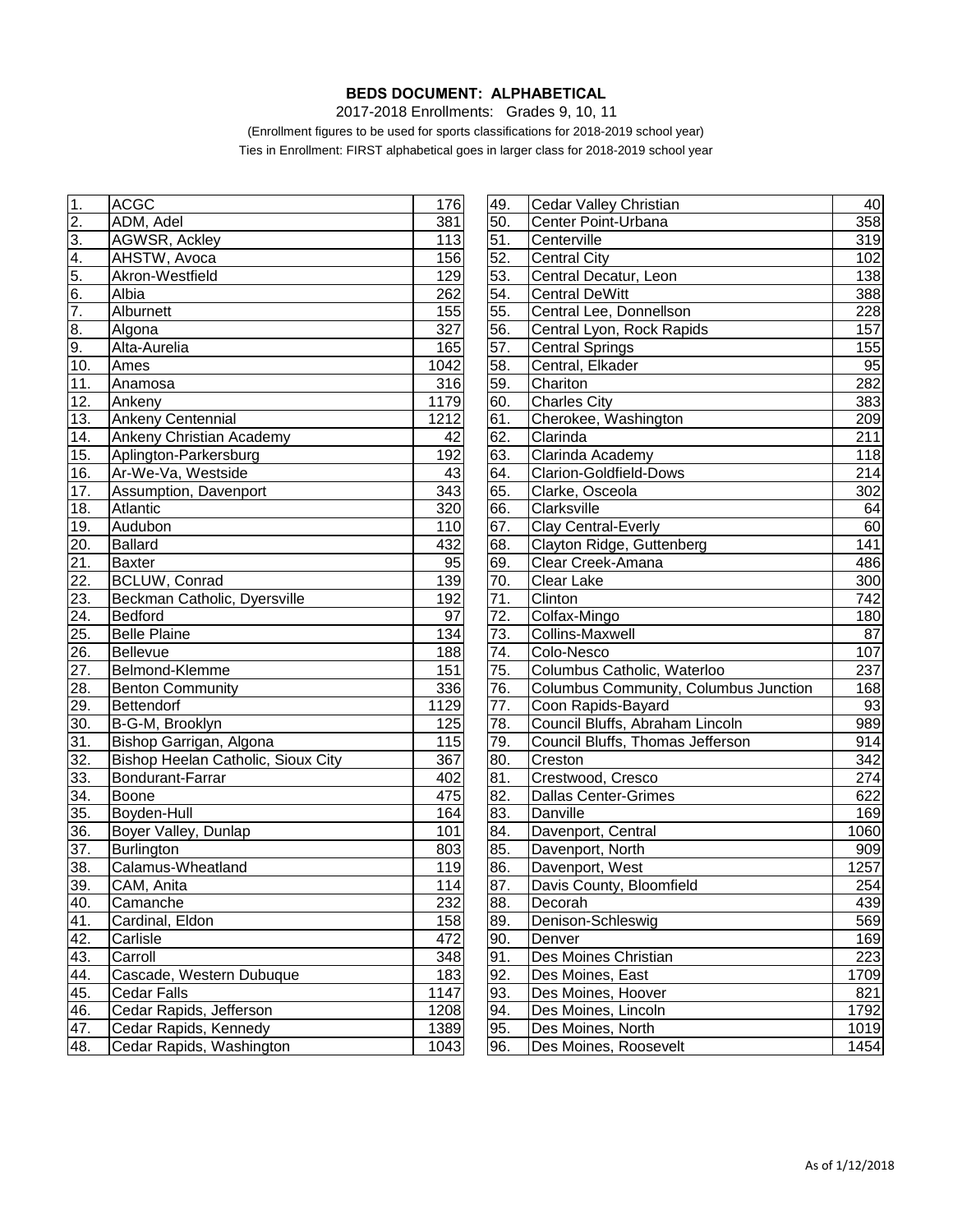| 97.                | Diagonal                            | 22         |
|--------------------|-------------------------------------|------------|
| 98.                | <b>Dike-New Hartford</b>            | 204        |
| 99.                | Don Bosco, Gilbertville             | 84         |
| 100.               | Dowling Catholic, West Des Moines   | 1029       |
| 101.               | Dubuque, Hempstead                  | 1281       |
| $\overline{102}$ . | Dubuque, Senior                     | 1168       |
| 103.               | Dunkerton                           | 101        |
| 104.               | Durant                              | 160        |
| 105.               | Eagle Grove                         | 191        |
| 106.               | Earlham                             | 143        |
| 107.               | East Buchanan, Winthrop             | 136        |
| 108.               | East Marshall, LeGrand              | 167        |
| 109.               | <b>East Mills</b>                   | 101        |
| 110.               | East Sac County                     | 196        |
| $\overline{1}11.$  | East Union, Afton                   | 108        |
| 112.               | Easton Valley                       | 109        |
| 113.               | Eddyville-Blakesburg-Fremont        | 243        |
| 114.               | Edgewood-Colesburg                  | 116        |
| 115.               | Emmetsburg                          | 201        |
| 116.               | English Valleys, North English      | 89         |
| $\overline{1}17.$  | Epworth, Western Dubuque            | 684        |
| 118.               | <b>Essex</b>                        | 48         |
| 119.               | <b>Estherville Lincoln Central</b>  | 261        |
| 120.               | Exira/Elk Horn-Kimballton           | 88         |
| 121.               | Fairfield                           | 386        |
| 122.               | <b>Forest City</b>                  | 279        |
| 123.               | Fort Dodge                          | 845        |
| 124.               | Fort Madison                        | 428        |
| 125.               | Fremont-Mills, Tabor                |            |
| 126.               | Garner-Hayfield-Ventura             | 108<br>227 |
| 127.               | Gehlen Catholic, LeMars             | 117        |
| 128.               | George-Little Rock                  | 103        |
| 129.               | Gilbert                             | 366        |
| 130.               | Gladbrook-Reinbeck                  | 112        |
| 131.               | Glenwood                            | 500        |
|                    | Glidden-Ralston                     |            |
| 132.               |                                     | 75         |
| 133.<br>134.       | GMG, Garwin                         | 116        |
|                    | Graettinger-Terril                  | 76         |
| 135.               | <b>Grand View Christian School</b>  | 108        |
| 136.               | <b>Greene County</b>                | 281        |
| 137.               | Grinnell                            | 384        |
| 138.               | Griswold                            | 107        |
| 139.               | <b>Grundy Center</b>                | 148        |
| 140.               | Hampton-Dumont-CAL                  | 325        |
| 141.               | Harlan                              | 377        |
| 142.               | Harris-Lake Park                    | 83         |
| 143.               | Hartley-Melvin-Sanborn              | 147        |
| 144.               | <b>Heartland Christian</b>          | 37         |
| 145.               | Highland, Riverside                 | 144        |
| 146.               | Hinton                              | 163        |
| 147.               | H-L-V, Victor                       | 77         |
| 148.               | Holy Trinity Catholic, Fort Madison | 77         |
| 149.               | Hudson                              | 159        |
| 150.               | Humboldt                            | 348        |

| 97.  | Diagonal                            | 22   |                      | 151. KM-Manning                 | 144        |
|------|-------------------------------------|------|----------------------|---------------------------------|------------|
| 98.  | <b>Dike-New Hartford</b>            | 204  | 152.<br>Independence |                                 | 386        |
| 99.  | Don Bosco, Gilbertville             | 84   |                      | 153. Indianola                  |            |
| 100. | Dowling Catholic, West Des Moines   | 1029 |                      | 154. Interstate 35, Truro       | 179        |
| 101. | Dubuque, Hempstead                  | 1281 |                      | 155. Iowa Christian Academy     | 47         |
| 102. | Dubuque, Senior                     | 1168 |                      | 156.   Iowa City, City High     | 1201       |
| 103. | Dunkerton                           | 101  | 157.                 | Iowa City, Liberty              | 694        |
| 104. | Durant                              | 160  | 158.                 | Iowa City, West                 | 1091       |
| 105. | Eagle Grove                         | 191  | 159.                 | Iowa Falls-Alden                | 314        |
|      | 106. Earlham                        | 143  | 160.                 | Iowa Mennonite, Kalona          | 62         |
|      | 107. East Buchanan, Winthrop        | 136  | 161.                 | Iowa School for the Deaf        | 26         |
|      | 108. East Marshall, LeGrand         | 167  | 162.                 | Iowa Valley, Marengo            | 120        |
|      | 109. East Mills                     | 101  | 163.                 | Isaac Newton Christian Academy  | 14         |
|      | 110. East Sac County                | 196  | 164.                 | Janesville                      | 82         |
| 111. | East Union, Afton                   | 108  | 165.                 | Jesup                           | 181        |
|      | 112. Easton Valley                  | 109  | 166.                 | Johnston                        | 1656       |
|      | 113. Eddyville-Blakesburg-Fremont   | 243  | 167.                 | Kee, Lansing                    | 89         |
|      | 114. Edgewood-Colesburg             | 116  | 168.                 | Keokuk                          | 396        |
|      | 115. Emmetsburg                     | 201  | 169.                 | Keota                           | 75         |
|      | 116. English Valleys, North English | 89   | 170.                 | Kingsley-Pierson                | 103        |
|      | 117. Epworth, Western Dubuque       | 684  | 171.                 | Knoxville                       | 385        |
| 118. | Essex                               | 48   | 172.                 | Kuemper Catholic, Carroll       | 228        |
|      | 119. Estherville Lincoln Central    | 261  |                      | 173. Lake Mills                 | 166        |
|      | 120. Exira/Elk Horn-Kimballton      | 88   |                      | 174. Lamoni                     | 66         |
|      | 121. Fairfield                      | 386  |                      | 175. Lawton-Bronson             |            |
|      |                                     |      |                      |                                 | 141<br>521 |
|      | 122. Forest City                    | 279  |                      | 176. LeMars<br>177. Lenox       |            |
| 123. | Fort Dodge                          | 845  |                      |                                 | 97         |
| 124. | <b>Fort Madison</b>                 | 428  |                      | 178. Lewis Central              | 694        |
| 125. | Fremont-Mills, Tabor                | 108  |                      | 179. Linn-Mar, Marion           | 1642       |
| 126. | Garner-Hayfield-Ventura             | 227  |                      | 180. Lisbon                     | 138        |
| 127. | Gehlen Catholic, LeMars             | 117  |                      | 181. Logan-Magnolia             | 149        |
| 128. | George-Little Rock                  | 103  |                      | 182. Lone Tree                  | 106        |
| 129. | Gilbert                             | 366  |                      | 183. Louisa-Muscatine           | 212        |
| 130. | Gladbrook-Reinbeck                  | 112  |                      | 184. Lynnville-Sully            | 117        |
|      | 131. Glenwood                       | 500  |                      | 185. Madrid                     | 168        |
|      | 132. Glidden-Ralston                | 75   | 186.                 | Maharishi, Fairfield            | 36         |
|      | 133. GMG, Garwin                    | 116  |                      | 187. Manson Northwest Webster   | 160        |
|      | 134. Graettinger-Terril             | 76   |                      | 188. Maquoketa                  | 406        |
|      | 135. Grand View Christian School    | 108  |                      | 189. Maquoketa Valley, Delhi    | 150        |
|      | 136. Greene County                  | 281  |                      | 190. Marion                     | 496        |
|      | 137. Grinnell                       | 384  | 191.                 | Marquette Catholic, Bellevue    | 56         |
|      | 138. Griswold                       | 107  |                      | 192. Marshalltown               | 1090       |
|      | 139. Grundy Center                  | 148  |                      | 193. Martensdale-St. Marys      | 146        |
| 140. | Hampton-Dumont-CAL                  | 325  |                      | 194. Mason City                 | 810        |
| 141. | Harlan                              | 377  |                      | 195. Mediapolis                 | 188        |
| 142. | Harris-Lake Park                    | 83   |                      | 196. Melcher-Dallas             | 65         |
| 143. | Hartley-Melvin-Sanborn              | 147  |                      | 197. Meskwaki Settlement School | 45         |
|      | 144. Heartland Christian            | 37   | 198.                 | <b>MFL MarMac</b>               | 156        |
| 145. | Highland, Riverside                 | 144  | 199.                 | Midland, Wyoming                | 116        |
| 146. | Hinton                              | 163  | 200.                 | Mid-Prairie, Wellman            | 259        |
| 147. | H-L-V, Victor                       | 77   | 201.                 | Missouri Valley                 | 191        |
| 148. | Holy Trinity Catholic, Fort Madison | 77   | 202.                 | <b>MMCRU</b>                    | 122        |
| 149. | Hudson                              | 159  | 203.                 | MOC-Floyd Valley                | 296        |
| 150. | Humboldt                            | 348  | 204.                 | Montezuma                       | 108        |
|      |                                     |      |                      |                                 |            |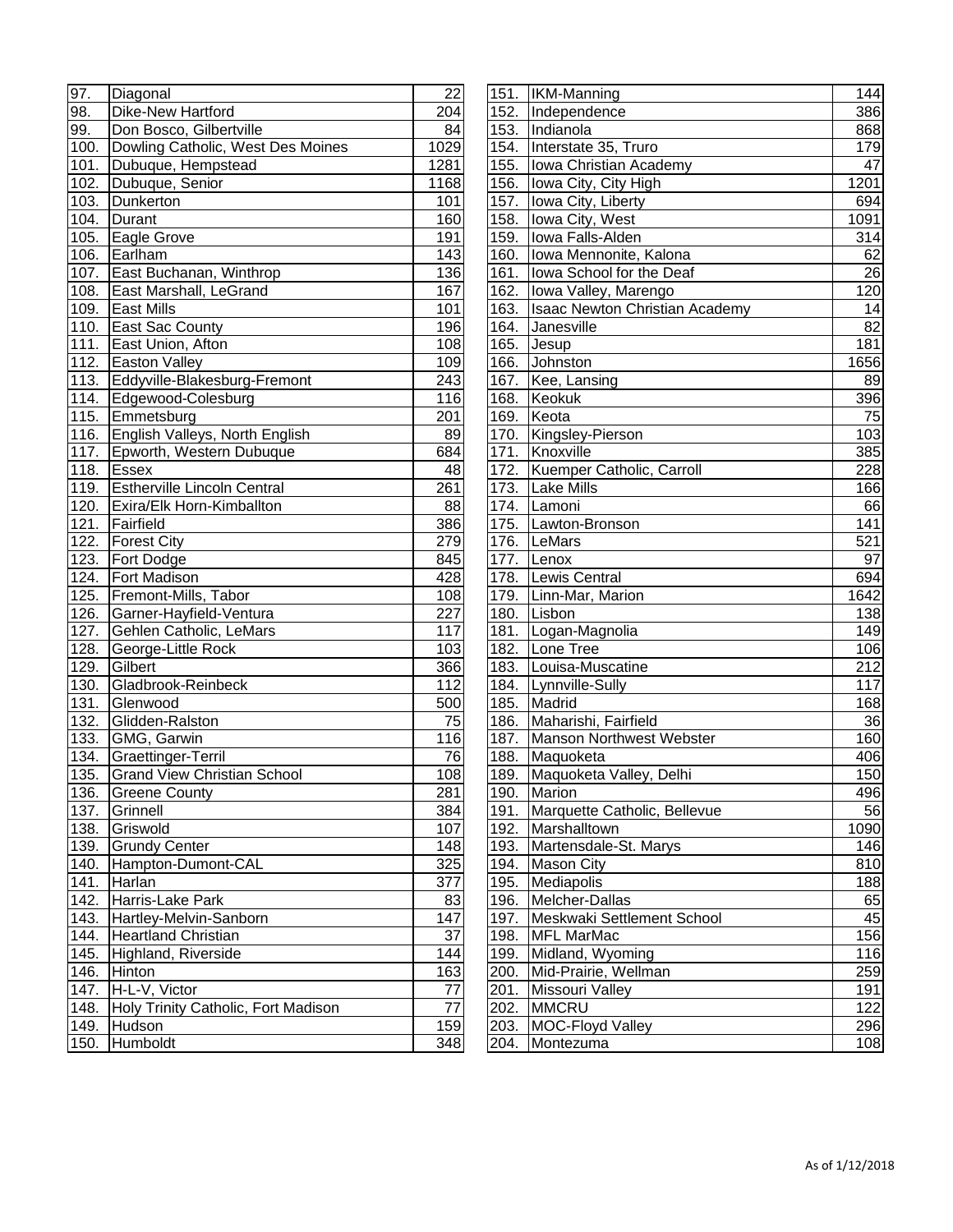| 205.               | Monticello                       | 267       |
|--------------------|----------------------------------|-----------|
| 206.               | Moravia                          | 96        |
| 207.               | Mormon Trail, Garden Grove       | 50        |
| 208.               | Morning Star Academy, Bettendorf | 40        |
| 209.               | Moulton-Udell                    | 40        |
| 210.               | Mount Ayr                        | 162       |
| 211.               | Mount Pleasant                   | 474       |
| 212.               | Mount Vernon                     | 306       |
| 213.               | Murray                           | 74        |
| 214.               | Muscatine                        | 1127      |
| 215.               | <b>MVAOCOU</b>                   | 179       |
| 216.               | Nashua-Plainfield                | 126       |
| 217.               | Nevada                           | 337       |
| 218.               | New Hampton                      | 263       |
| $\overline{2}$ 19. | New London                       | 115       |
| $\overline{220}$ . | Newell-Fonda                     | 94        |
| 221.               | Newman Catholic, Mason City      | 110       |
| 222.               | Newton                           | 660       |
| 223.               | Nodaway Valley                   | 158       |
| 224.               | North Butler, Greene             | 125       |
| 225.               | North Cedar, Stanwood            | 186       |
|                    |                                  |           |
| 226.               | North Fayette Valley             | 240<br>15 |
| 227.               | North Iowa Christian School      |           |
| 228.               | North Iowa, Buffalo Center       | 98        |
| 229.               | North Linn, Troy Mills           | 166       |
| 230.               | North Mahaska, New Sharon        | 107       |
| 231.               | North Polk, Alleman              | 364       |
| 232.               | North Scott, Eldridge            | 717       |
| 233.               | North Tama, Traer                | 106       |
| 234.               | <b>North Union</b>               | 150       |
| 235.               | Northeast, Goose Lake            | 197       |
| 236.               | Northwood-Kensett                | 117       |
| 237.               | Norwalk                          | 613       |
| 238.               | Notre Dame, Burlington           | 90        |
| 239.               | <b>OA-BCIG</b>                   | 230       |
| 240.               | Oelwein                          | 282       |
| 241.               | Ogden                            | 171       |
| 242.               | Okoboji, Milford                 | 213       |
| 243.               | Orient-Macksburg                 | 42        |
| 244.               | Osage                            | 210       |
| 245.               | Oskaloosa                        | 522       |
| 246.               | Ottumwa                          | 944       |
| 247.               | Panorama, Panora                 | 188       |
| 248.               | Paton-Churdan                    | 46        |
| 249.               | PCM, Monroe                      | 272       |
| 250.               | Pekin                            | 155       |
| 251.               | Pella                            | 506       |
| 252.               | Pella Christian                  | 210       |
| 253.               | Perry                            | 416       |
| 254.               | Pleasant Valley                  | 1052      |
| 255.               | Pleasantville                    | 183       |
| 256.               | Pocahontas Area                  | 211       |
| 257.               | Postville                        | 137       |
| 258.               | Prairie, Cedar Rapids            | 1235      |

|             | 205. Monticello                  | 267  |      | 259. Prince of Peace Catholic, Clinton | 41<br>241 |
|-------------|----------------------------------|------|------|----------------------------------------|-----------|
| 206.        | Moravia                          | 96   | 260. | Red Oak                                |           |
|             | 207. Mormon Trail, Garden Grove  | 50   | 261. | Regina, Iowa City                      |           |
| 208.        | Morning Star Academy, Bettendorf | 40   | 262. | Riceville                              |           |
| 209.        | Moulton-Udell                    | 40   | 263. | <b>Ridge View</b>                      | 137       |
| 210.        | Mount Ayr                        | 162  | 264. | <b>River Valley, Correctionville</b>   | 103       |
| 211.        | Mount Pleasant                   | 474  | 265. | Rivermont Collegiate, Bettendorf       | 32        |
| 212.        | Mount Vernon                     | 306  | 266. | Riverside, Oakland                     | 122       |
| 213.        | <b>Murray</b>                    | 74   | 267. | <b>Rock Valley</b>                     | 177       |
| 214.        | Muscatine                        | 1127 | 268. | Rockford                               | 110       |
| 215.        | MVAOCOU                          | 179  | 269. | Roland-Story, Story City               | 255       |
| 216.        | Nashua-Plainfield                | 126  | 270. | Ruthven-Ayrshire                       | 46        |
| 217.        | Nevada                           | 337  | 271. | Saint Ansgar                           | 149       |
| <u>218.</u> | New Hampton                      | 263  | 272. | Saydel                                 | 302       |
| 219.        | New London                       | 115  | 273. | Scattergood Friends                    | 20        |
| 220.        | Newell-Fonda                     | 94   |      | 274. Sergeant Bluff-Luton              | 382       |
| 221.        | Newman Catholic, Mason City      | 110  | 275. | Seymour                                | 58        |
| 222.        | Newton                           | 660  |      | 276. Sheldon                           | 249       |
| 223.        | Nodaway Valley                   | 158  |      | 277. Shenandoah                        | 232       |
| 224.        | North Butler, Greene             | 125  |      | 278. Sibley-Ocheyedan                  | 178       |
| 225.        | North Cedar, Stanwood            | 186  | 279. | Sidney                                 | 154       |
| 226.        | North Fayette Valley             | 240  | 280. | Sigourney                              | 130       |
|             | North Iowa Christian School      | 15   |      | 281. Sioux Center                      | 278       |
| 227.        | North Iowa, Buffalo Center       | 98   | 282. |                                        | 160       |
| 228.        |                                  |      |      | Sioux Central, Sioux Rapids            |           |
| 229.        | North Linn, Troy Mills           | 166  |      | 283. Sioux City, East                  | 1016      |
| 230.        | North Mahaska, New Sharon        | 107  | 284. | Sioux City, North                      | 1122      |
| 231.        | North Polk, Alleman              | 364  | 285. | Sioux City, West                       | 926       |
| 232.        | North Scott, Eldridge            | 717  | 286. | Siouxland Christian                    | 67        |
| 233.        | North Tama, Traer                | 106  |      | 287. Solon                             | 342       |
| 234.        | North Union                      | 150  | 288. | South Central Calhoun                  | 195       |
| 235.        | Northeast, Goose Lake            | 197  | 289. | South Hamilton, Jewell                 | 179       |
| 236.        | Northwood-Kensett                | 117  |      | 290. South Hardin                      | 211       |
| 237.        | Norwalk                          | 613  | 291. | South O'Brien, Paullina                | 136       |
| 238.        | Notre Dame, Burlington           | 90   | 292. | South Page, College Springs            | 33        |
| 239.        | <b>OA-BCIG</b>                   | 230  | 293. | South Tama County, Tama                | 355       |
| 240.        | Oelwein                          | 282  | 294. | South Winneshiek, Calmar               | 741       |
| 241.        | Ogden                            | 171  | 295. | Southeast Polk                         | 1581      |
| 242.        | Okoboji, Milford                 | 213  |      | 296. Southeast Valley, Gowrie          | 255       |
| 243.        | Orient-Macksburg                 | 42   |      | 297. Southeast Warren, Liberty Center  | 111       |
|             | 244. Osage                       | 210  |      | 298. Southwest Valley                  | 133       |
| 245.        | Oskaloosa                        | 522  | 299. | Spencer                                | 440       |
| 246.        | Ottumwa                          | 944  |      | 300. Spirit Lake                       | 296       |
| 247.        | Panorama, Panora                 | 188  |      | 301. Springville                       | 90        |
| 248.        | Paton-Churdan                    | 46   |      | 302. St. Albert, Council Bluffs        | 136       |
| 249.        | PCM, Monroe                      | 272  |      | 303. St. Edmond, Fort Dodge            | 132       |
| 250.        | Pekin                            | 155  |      | 304. St. Mary's, Remsen                | 48        |
| 251.        | Pella                            | 506  |      | 305. St. Mary's, Storm Lake            | 39        |
| 252.        | Pella Christian                  | 210  | 306. | Stanton                                | 53        |
| 253.        | Perry                            | 416  | 307. | Starmont                               | 122       |
| 254.        | Pleasant Valley                  | 1052 | 308. | Storm Lake                             | 561       |
| 255.        | Pleasantville                    | 183  | 309. | Sumner-Fredericksburg                  | 189       |
| 256.        | Pocahontas Area                  | 211  | 310. | Tipton                                 | 225       |
| 257.        | Postville                        | 137  |      | 311. Treynor                           | 184       |
| 258.        | Prairie, Cedar Rapids            | 1235 |      | 312. Tri-Center, Neola                 | 165       |
|             |                                  |      |      |                                        |           |